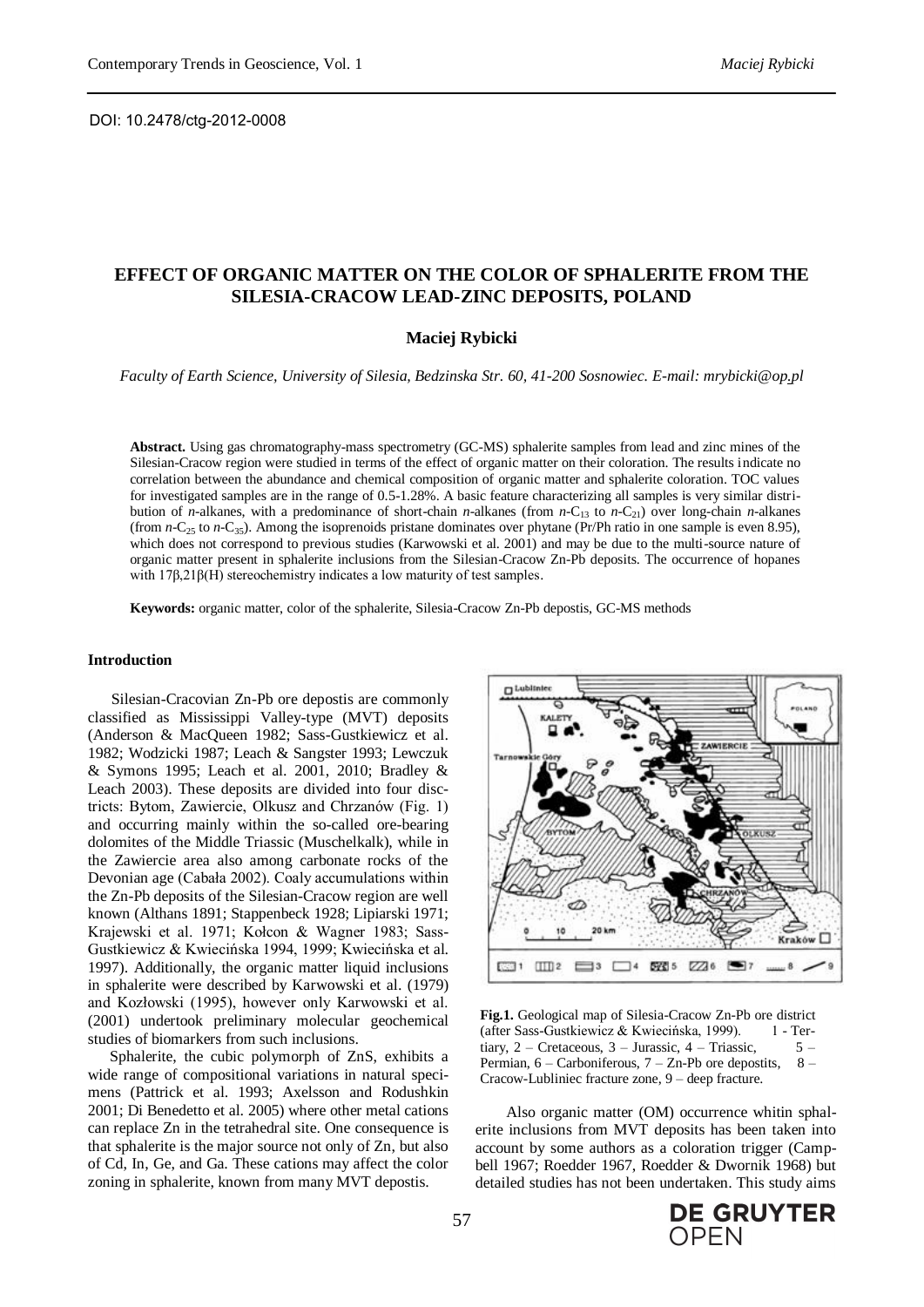to clarify the effect of the organic matter on sphalerite color from three districts (Bytom, Olkusz and Chrzanów) of Silesian-Cracovian Zn-Pb deposits, and can provide an important data in relation to the other MVT deposits.

# **Material and methods**

 Organic matter studies have been undertaken on five samples of layered ("dark" and "light" layers) sphalerite (Fig. 2) from various localities – Pomorzany Mine (Olkuksz area), Trzebionka Mine (Chrzanów area) and Orzeł Biały Mine (Bytom area). In another 6 samples of sphalerite from Pomorzany Mine and Orzeł Biały Mine, "dark" and "light" layers were separated by steel chisel and later in the study were analyzed separately.



**Fig. 2.** "Dark" and "light" layers in sphalerite from Pomorzany Mine. The layers were separated alongside drawn curve.

### *Total organic carbon and total sulfur*

 The total organic carbon (TOC) and total sulfur (TS) contents were determined using an Eltra CS-500 IRanalyser with a TIC module. The calcium carbonate content was calculated as  $CaCO<sub>3</sub> = 8.333 \times TIC$ , assuming that all carbonate occurs as calcite. The total carbon (TC) and total iron current (TIC) contents were measured using an infrared cell detector of  $CO<sub>2</sub>$  gas, which was evolved by combustion under the oxygen atmosphere for TC, and was obtained from reaction with 50% phosphoric acid for TIC. Calibration was made by means of Eltra standards. TOC content was calculated as TC minus TIC.

Analyses were performed at the Faculty of Earth Sciences, University of Silesia in Sosnowiec.

### *Extraction and separation*

The bituminous fraction of organic matter from investigated samples was extracted with dichloromethane (DCM) using an ultrasonic washer. All extracts were collected, evaporated, weighed and stored in amber glass and under freezing conditions. At the next stage, the extracts were separated into main compound groups such as aliphatic hydrocarbons, aromatic- and polar compounds. Using a standard column, the saturated fraction was eluted under gravity with *n*-pentane (1.8 ml) using small aliquots at first  $(3 \times 100 \text{ µ})$ , allowing each of the aliquots of solvent to drain down to the silica gel. After elution of saturated fraction, using a standard column, the aromatic fraction was collected by eluting with *n*pentane/dichloromethane (7:3 v/v, 1.8 ml) using small aliquots at first  $(3 \times 100 \,\mu\text{I})$ , allowing each of the aliquots of solvent to drain down to the silica gel. After elution of the aromatic fraction, using a standard column, the polar fraction was collected by elution with methanol/dichloromethane (1:1 v/v, 1.8 ml) using small aliquots at first  $(3 \times 100 \,\mu\text{J})$ , allowing each of the aliquots of solvent to drain down to the silica gel. More details on the separation method have been published by Bastow et al. (2007).

#### *Gas chromatography–mass spectrometry (GC–MS)*

 The GC–MS analyses were undertaken by an Agilent 6890 Series Gas Chromatograph interfaced to an Agilent 5973 Network Mass Selective Detector and Agilent 7683 Series Injector (Agilent Technologies, Palo Alto, CA). A 0.5 μL sample was introduced into the cool on-column injector under electronic pressure control, with helium (6.0 Grade) being utilised as the carrier gas at a constant flow rate of 2.6 mL/min. The GC separation was on either of two fused-silica capillary columns:

(1) J&W HP5-MS (60 m  $\times$  0.32 mm i.d., 0.25 µm film thickness) coated with a chemically bonded phase (95% polydimethylsiloxane and 5% diphenylsiloxane). The GC oven temperature was programmed from 40°C (isothermal for 1 min) to 120°C at a rate of 20°C/min, then to 300°C at a rate of 3°C/min, the final temperature being held for 35 min.

(2) J&W DB35-MS (60 m  $\times$  0.32 mm i.d., 0.25 µm film thickness) coated with a chemically bonded phase (65% polydimethylsiloxane and 35% diphenylsiloxane). The GC oven temperature was programmed from 50°C (isothermal for 1 min) to 120°C at a rate of 20°C/min, then to 300°C at a rate of 3°C/min, with the final temperature being held for 45 min.

The GC column outlet was connected directly to the ion source of the mass spectrometer and the GC–MS interface was kept at 280°C, whilst the ion source and the quadrupole analyser were at 230°C and 150°C, respectively. Mass spectra were recorded from *m*/*z* 45–550 (0 to 40 min) and *m*/*z* 50–700 (above 40 min), with the mass spectrometer being operated in the electron impact mode (ionization energy 70 eV).

An Agilent Technologies Enhanced ChemStation (G1701CA ver. C.00.00) and the Wiley Registry of Mass Spectral Data (8th Ed.) software were used for data collection and mass spectra processing.

Analyses were performed at the Faculty of Earth Sciences, University of Silesia in Sosnowiec.

### **Results**

The analyzed samples contains a similar amount of TOC (Table 1, Fig. 3) in the range of 0.05% to 0.18% (altough in one sample from Trzebionka Mine  $TOC =$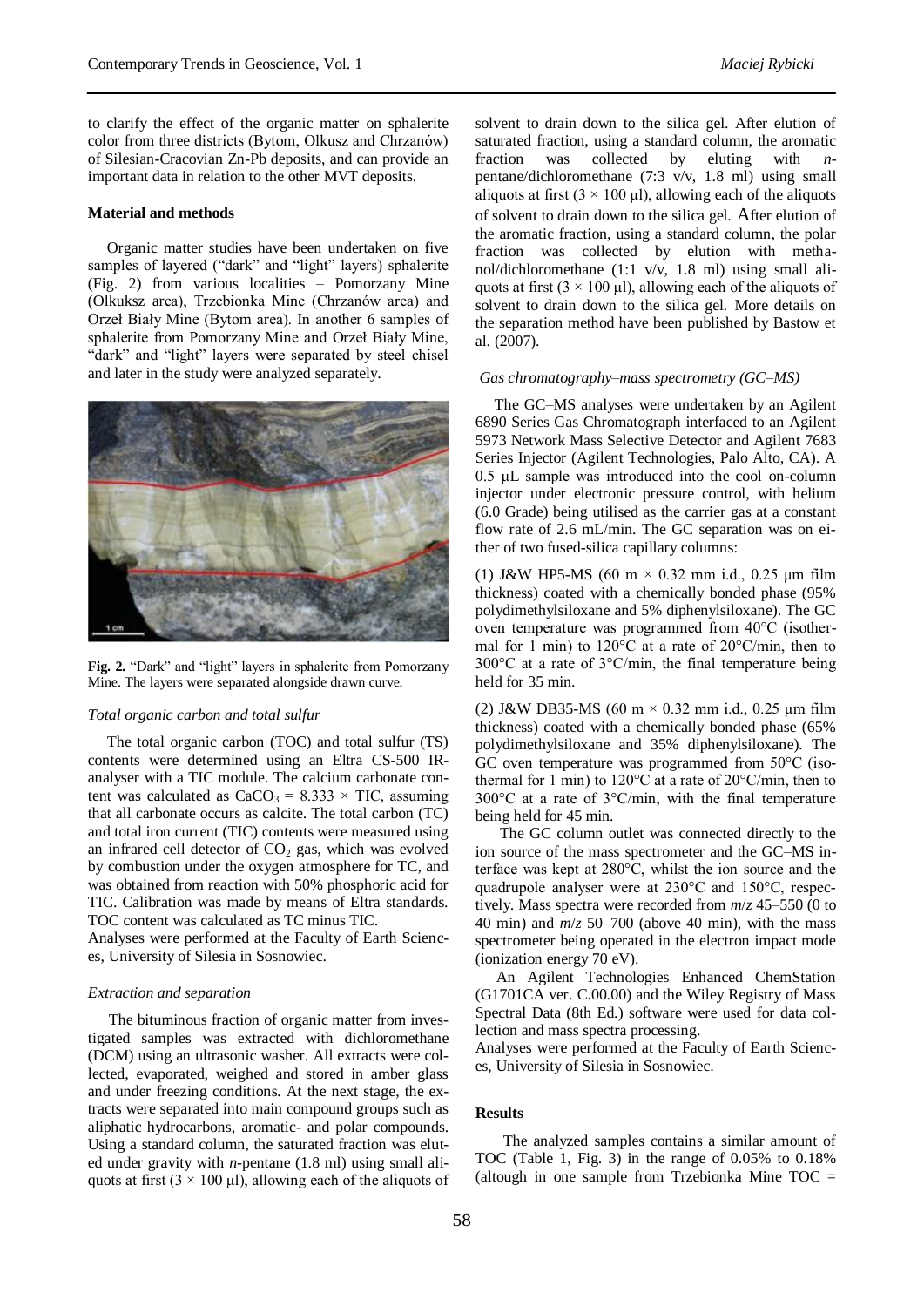1.28%). There are no significant differences in TOC values between "dark" (from 0.08% to 0.1%) and "light" (from 0.05% to 0.1%) sphalerites. Total sulfur (TS) values, enterily represented by sulfide sulfur, is similar in all samples ranging from 28.5% to 32.3% (Table 1).

**Table 1.** The total organic carbon (TOC) and total sulfur (TS) values in examined samples.

| Sample | <b>TOC</b> [%] | TS [%] |  |
|--------|----------------|--------|--|
| SFPM1  | 0.11           | 31.47  |  |
| SFPS1  | 0.12           | 31.23  |  |
| SFPS5  | 0.18           | 31.39  |  |
| SFTR1  | 0.12           | 29.73  |  |
| SFTR3  | 1.28           | 28.58  |  |
| CSFPM1 | 0.08           | 31.64  |  |
| CSFPM2 | 0.08           | 31.61  |  |
| CSFPM3 | 0.08           | 31.94  |  |
| CSFPS1 | 0.09           | 30.89  |  |
| CSFPS2 | 0.08           | 31.36  |  |
| CSFPS3 | 0.1            | 31.79  |  |
| JSFPM1 | 0.05<br>32.21  |        |  |
| JSFPM2 | 0.06           | 31.72  |  |
| JSFPM3 | 0.1            | 31.69  |  |
| JSFPS1 | 0.1            | 30.77  |  |
| JSFPS2 | 0.09           | 31.65  |  |
| JSFPS3 | 0.08           | 31.54  |  |

SFPM1 – sphalerite from "Pomorzany Mine"; SFPS1,SFPS5 – sphalerites from "Orzeł Biały Mine"; SFTR1, SFTR3 – sphalerites from "Trzebionka Mine"; CSFPM1-CSFPM3 - "dark" sphalerites from "Pomorzany Mine"; CSFPS1-CSFPS3 - "dark" sphalerites from "Orzeł Biały Mine"; JSFPM1-JSFPM3 - "light" sphalerites from "Pomorzany Mine"; JSFPS1-JSFPS3 - "light" sphalerites from "Orzeł Biały Mine".

The study of organic matter extracts from the "Pomorzany Mine", "Orzeł Biały" and "Trzebionka Mine" performed by using gas chromatography-mass spectrometry (GC-MS) revealed its immature nature.

The basic feature characterizing the investigated samples is the very similar distribution of *n*-alkanes (Fig. 4) irrespective of the sphalerite color, with a maximum at  $n$ -C<sub>16</sub> and definite preponderance of short-chain  $n$ -alkanes (from  $n-C_{13}$  to  $n-C_{21}$ ) over long-chain *n*-alkanes (from *n*- $C_{25}$  to *n*-C<sub>35</sub>).



**Fig. 3.** The total organic carbon (TOC) values in "dark" (dark grey column) and "light" (light grey column) sphalerite samples.

Odd-to-even predominance (OEP) values (see Peters et al. 2005 and references therein) are above 1.0, however samples from "Orzeł Biały Mine" shows higher OEP values than sphalerites from "Pomorzany Mine" (Table 2). The high concentration of pristane and its domination over *n*-alkanes (see Pr/*n*C<sub>17</sub>, Table 2) suggests a low degree of thermal maturity of all investigated samples. Pristane to phytane (Pr/Ph) ratios are relatively high and in the most samples are above 5 (only in one sample Pr/Ph ratio is lower but still over 1.0).

Table 2. Basic molecular parameters for "dark" and "light" sphalerites.

| Sample | <b>OEP</b> | Pr/Ph | $Pr/nC_{17}$ | $Ph/nC_{18}$ |
|--------|------------|-------|--------------|--------------|
| CSFPM1 |            | 5.28  | 6.99         | 1.64         |
| CSFPS1 | 1.7        | 1.98  | 6,28         | 5.38         |
| JSFPM1 | 1.09       | 6.36  | 6,94         | 1.32         |
| JSFPS1 | .63        | 8.95  | 7,2          | .25          |

 $OEP = (C_{21} + 6C_{23} + C_{25})/(4C_{22} + 4C_{24})$ Pr/Ph – Pristane to phytane ratio Pr/*n*C<sup>17</sup> – Pristane to *n*-heptadecane ratio  $Ph/nC_{18}$  – Phytane to *n*-octadecane ratio

The hopanoides distribution is very similar in all samples. Among this group, the predominant component is  $C_{29}$ hop-(17)21-ene. Hopanes are represented mainly by 17α,21β(H) and 17β,21α(H) stereoisomers among which 22R epimers prevail over 22S epimers.  $C_{30}$  17 $\beta$ ,21 $\beta$ (H) is also present.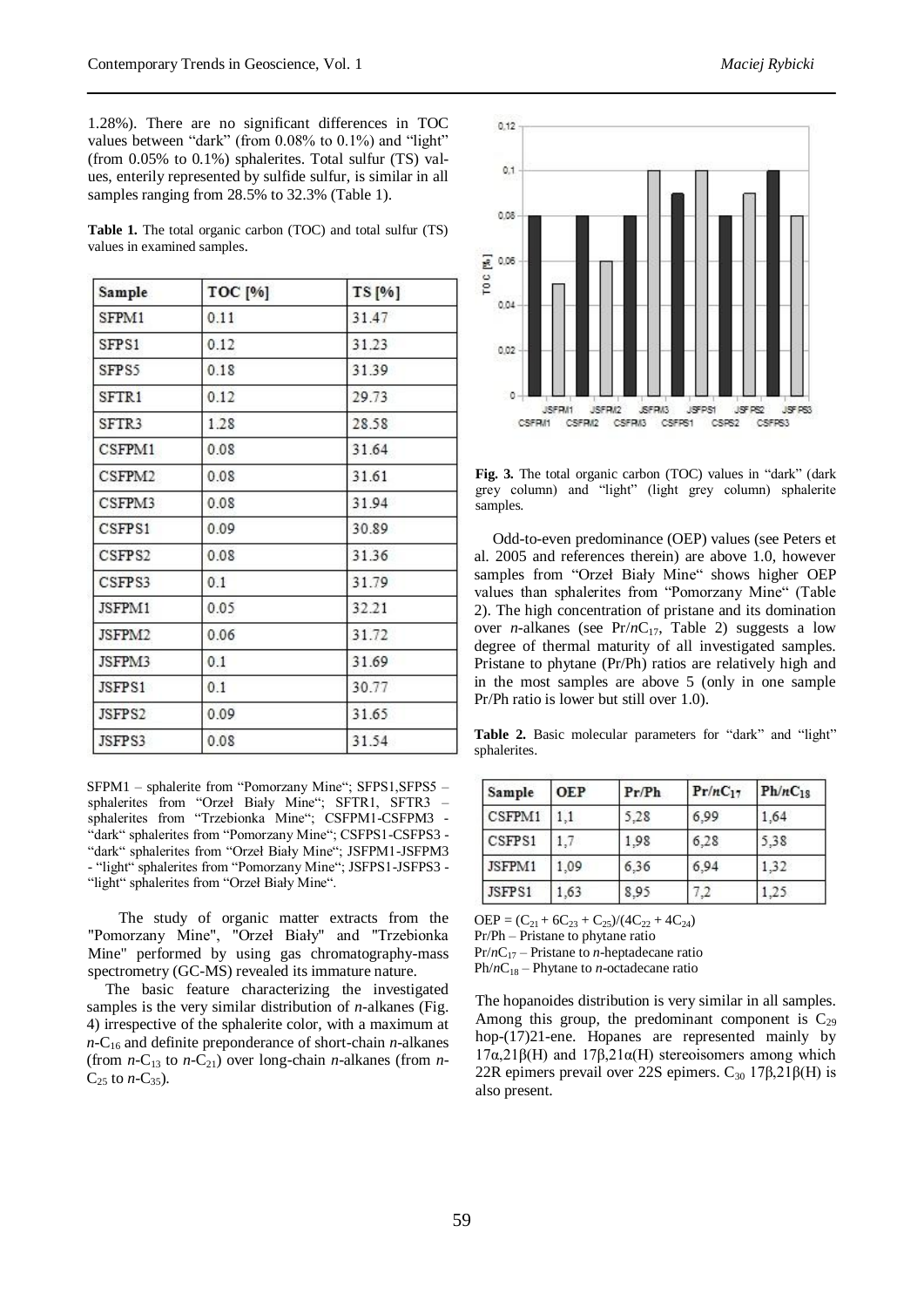

**Fig. 4.** *N*-alkanes distribiution in test samples.

### **4. Discussion**

The issue of coloration variability and compositional zoning in sphalerites from MVT deposits was studied by many authors (Roedder & Dwornik 1968; Hubicka-Ptasińskia et al. 1983; Axelsson & Rodushkin 2001; Di Benedetto et al. 2005). Organic compounds in very low concentrations can cause intense colors, however, despite the common occurrence of the organic matter as inclusions in sphalerites from MVT deposits (e.g. Kozłowski 1995), in this study, no relationship between OM presence and sphalerite coloration has been observed. Moreover, sphalerites of different coloration from the same localities does not vary in OM abundance (see TOC values, Fig. 3) or hydrocarbon composition (Fig. 4).

Distribution of *n*-alkanes and hopanoids is similar to previous studies on organic matter in sulfides from Silesia-Cracow Zn-Pb deposits (see Karwowski et al. 2001). The presence of hopanes with  $17\beta,21\beta$ (H) stereochemistry and prepondarance of R homophane epimers, confirms the low maturity of test samples and corresponds to a vitrinite reflectance equivalent to  $R<sub>o</sub>$ 0,4% (Peters et al. 2005). Interestingly, isoprenoids distribution is completely different than in above mentioned study, with phytane predominance over pristan. In all investigated samples for the purpose of this study Pr/Ph ratio is relatively high (Table 2), which point to an oxic depositional environment. These significant differences may be due to a multi-sourced origin of the hydrocarbons trapped in zinc sulfide previously suggested by Karwowski et al. (2001).

Because of the lack of correlation of iron content with sphalerite coloration reported by Roedder & Dwornik (1968), the other cause of coloration can be deviation from stoichiometric ZnS composition suggested by Roedder & Dwornik (1968). Those investigators propose that intense color of sphalerite could be connected with deviations from stoichiometry and shows synthetic non-stoichiometric TiO2 as an example.

### **5. Conclusions**

This study exludes the possibility of the organic matter effect on the coloration of sphalerite from MVT deposits because of no correlation between OM occurrence and the color of banded sphalerite.

Therefore, the author points to the need for research into other causes of coloration, including sphalerite nonstoichiometry impact study on its color.

# **6. References**

Althans, R. (1891) Die Erzformation des Muschelkalks in Oberschlesien. *Jb. Preuss. Geol. Landesanst*, 12, 136-137.

- Anderson, G.M., MacQueen, R.W. (1982) Ore Deposit Models - 6. Mississippi Valley-type lead-zinc deposits. *Geoscience Canada*, 9, 108-117
- Axelsson, M.D. and Rodushkin, I. (2001) Determination of major and trace elements in sphalerite using laser ablation double focusing sector field ICP-MS*. Journal of Geochemical Exploration*, 72, 81−89.